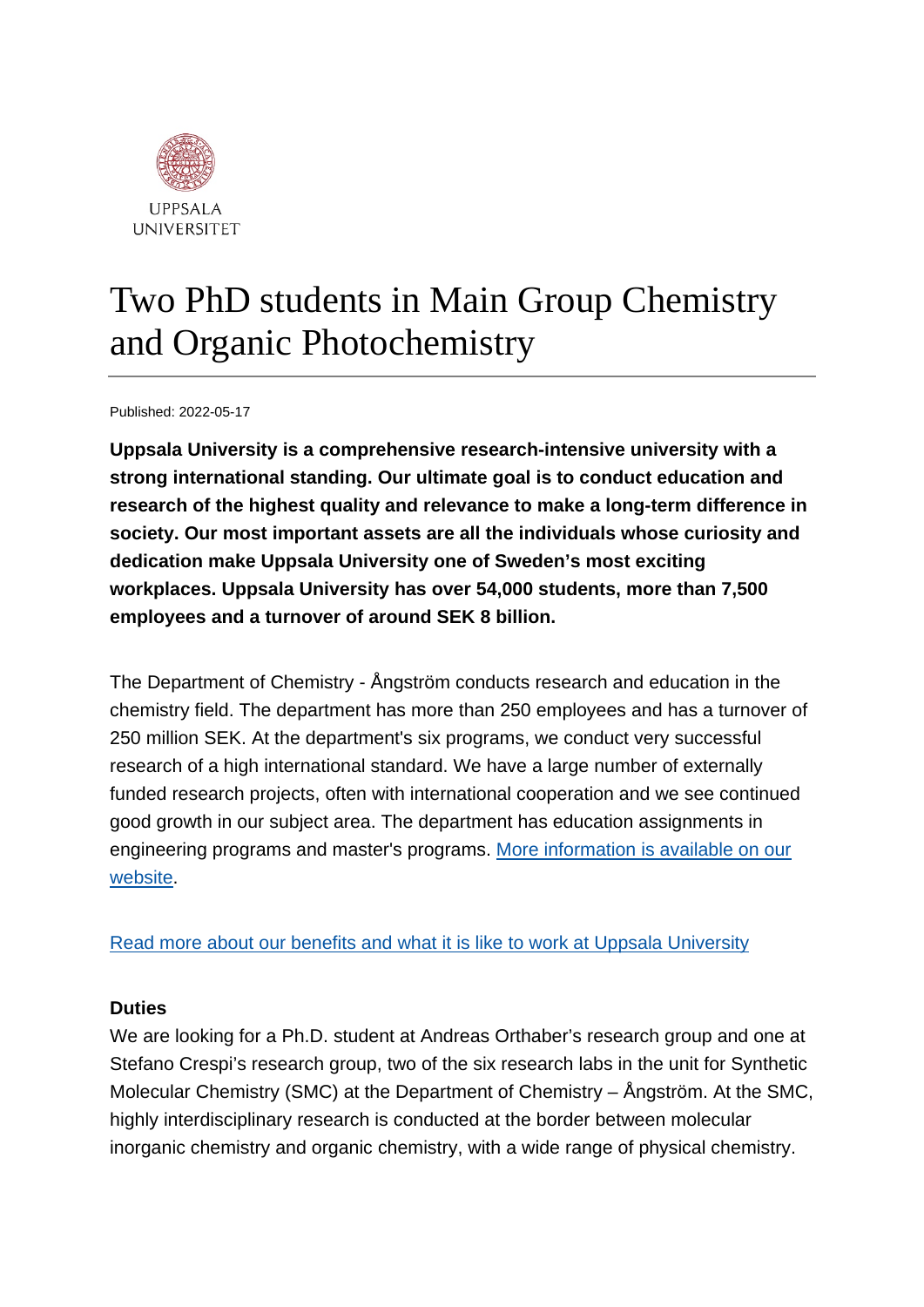The main duties of doctoral students are to devote themselves to their research studies which include participating in research projects and third cycle courses. Teaching on undergraduate and Master levels may be agreed upon, up to 20% of full time.

For the position in Main Group Chemistry, the Ph.D project will focus on the investigation of heavier main group analogs of organic quinoidal structures, with a particular focus on group 15 derivatives. The studies include opto-electronic, coupled redox reactivity, and reactivity studies in small molecule and E-H bond activations. The multidisciplinary project covers aspects from organic synthesis, physico-chemical studies and theoretical investigations of these quinoidal/aromatic biradicaloid systems, with a strong focus of the Ph.D project on the synthesis and handling of highly reactive main group compounds.

For the position in Organic Photochemistry, the Ph.D. project will focus on the study of substituent effects on the photochemistry of aromatic molecules to develop novel photoreactions and photoactuators (e.g. molecular switches and motors) based on aromatic structures. The project will involve a multidisciplinary approach that will be focused on organic synthesis and corroborated with the exploration of the reaction mechanisms by means of computational chemistry and spectroscopy. The research will be conducted in collaboration with other research groups within and outside the department.

### **Requirements**

A person meets the general admission requirements if they:

- have been awarded a second-cycle qualification, or
- have satisfied the requirements for courses comprising at least 240 credits of which at least 60 credits were awarded in the second cycle, or has acquired essentially equivalent knowledge in some other way in Sweden or abroad
- have very good oral and written proficiency in English
- have proven experience in experimental (in)organic chemistry
- have developed problem-solving analytical skills

Consideration will also be given to good collaborative skills, drive and independence, and how the applicant's experience and skills complement and strengthen ongoing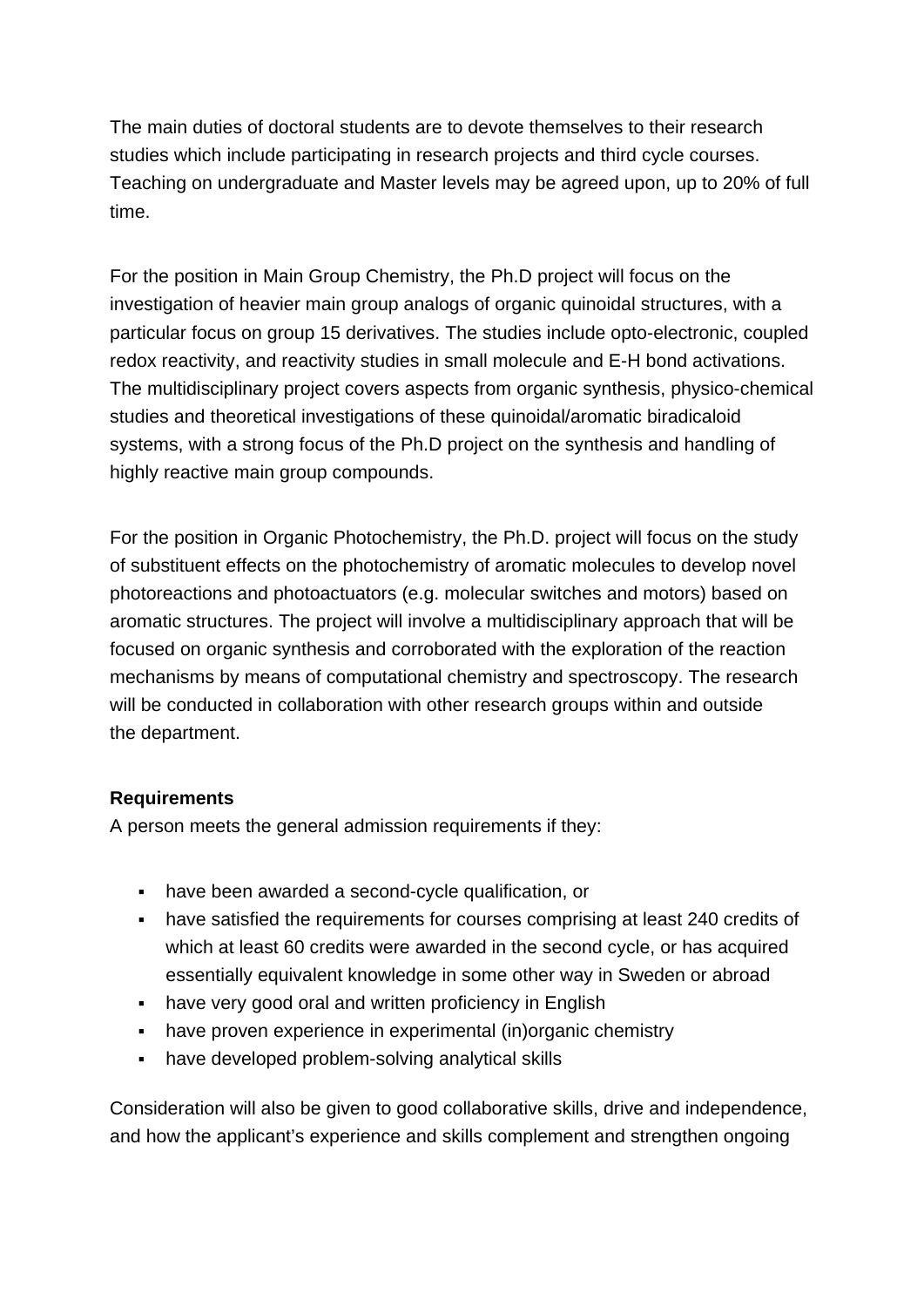research within the department, and how they stand to contribute to its future development.

## **Additional qualifications**

For the position in Main Group Chemistry, the candidate's previous experience in main group chemistry will be considered an advantage. The candidate will be able to develop the project within the team, thus working both independently and as part of a team are important qualities. An interest in fundamental research will be highly valued.

For the position in Organic Photochemistry, the candidate's previous experience with physical organic chemistry, photochemistry, and computational tools to describe both ground and excited-state processes will be considered an advantage. The focus will be on the personal attitude and engagement of the candidate: strong motivation and the ability to work both independently and as part of a team are important qualities that will be evaluated.

Rules governing PhD students are set out in the Higher Education Ordinance chapter 5, §§ 1-7 and in Uppsala [University's rules and guidelines.](https://regler.uu.se/?languageId=1)

## **About the employment**

The employment is a temporary position according to the Higher Education Ordinance chapter 5 § 7*.* Scope of employment 100 %. Starting date as agreed. Placement: Uppsala.

The application should be written in English. The applicant with the appropriate qualifications submits:

- a letter with a description of the research interests and the reasons why they are suitable for the position;
- CV containing a brief description of experience, expertise and publication list;
- a copy of the certificates attesting their qualification and grades;
- names and contact details of two to three reference persons with a description of how they relate to the applicant.

**For further information about the position in Main Group Chemistry, please contact:** Andreas Orthaber andreas.orthaber@kemi.uu.se.